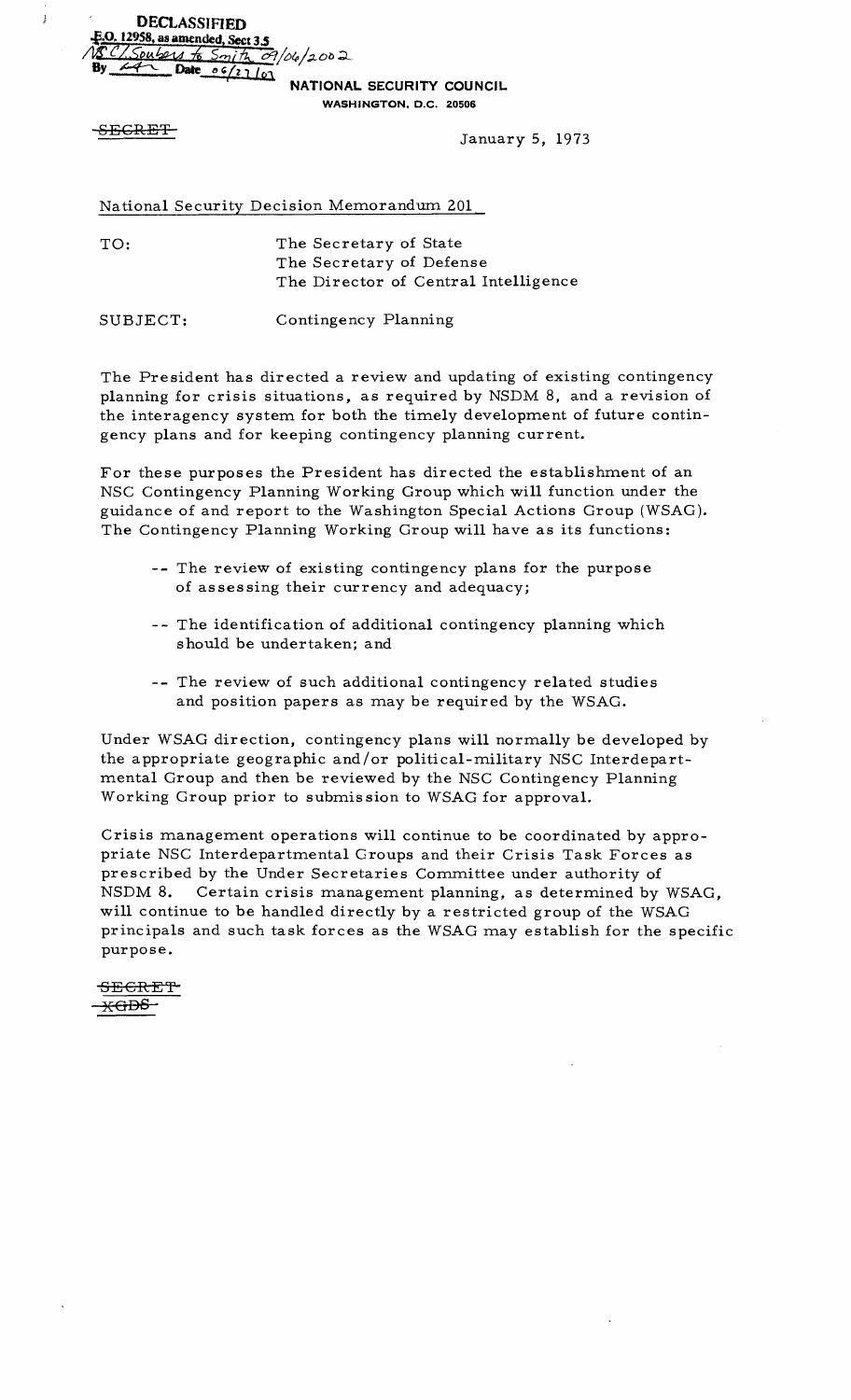This memorandum supersedes NSDM 19 and those sections of NSDM 8 which pertain to the role of the Review Group and the Under Secretaries Committee in Contingency Planning.

**/Y--- ;1-. <sup>7</sup>**  $\overline{2}$ 

Henry A. Kissinger

Attachment

February 5, 1973

cc: Chairman, JCS

SECRET